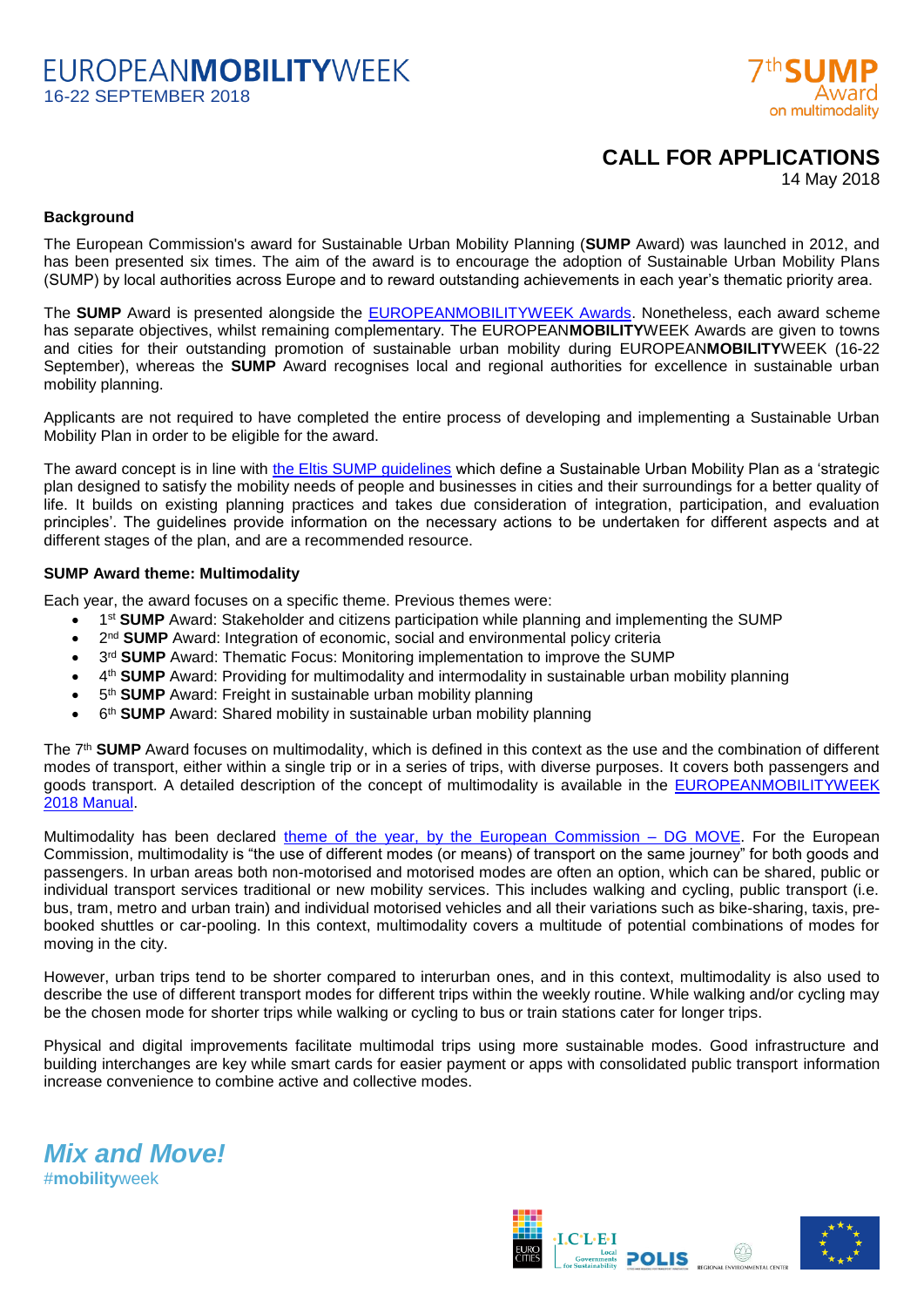The increasing digitalisation of transport paved the way for the emergence of the concept of Mobility as a Service. MaaS goes a step further and has as a core concept the "integration of various forms of transport services into a single mobility service accessible on demand" accessible via a "single application to provide access to mobility, with a single payment channel instead of multiple ticketing and payment operations." MaaS has great potential to achieve seamless multimodal mobility if implemented under the best supporting policy frameworks.

## **Eligibility**

The competition is open to local authorities from the European Union, European Economic Area (Norway, Iceland and Liechtenstein), EU candidate countries (Albania, F.Y.R. Macedonia, Montenegro, Serbia, Turkey) and the potential EU candidate countries that are part of the Stabilisation & Association Process (Bosnia and Herzegovina, Kosovo1) that have initiated or completed the development of a Sustainable Urban Mobility Plan.

Applicants can be local and regional public authorities that have legal competences in developing and implementing a Sustainable Urban Mobility Plan on their territory.

The contact person for each application must be a representative from a public authority. Consultancies and transport operators are not eligible. In case of doubt, applicants will be contacted to provide proof of their legal status as a local or regional public authority.

## **Evaluation criteria**

Following an eligibility check, all submissions will be reviewed by an expert jury. The list of categories and criteria that the jury will apply can be downloaded from[: http://www.mobilityweek.eu/sump-award/.](http://www.mobilityweek.eu/sump-award/) For each criterion, a maximum of 5 points (5 being best) can be achieved:

- 0 points Does not meet requirements at all<br>1 point Poorly meets requirements
- Poorly meets requirements
- 2 points Almost meets requirements
- 3 points Meets requirements
- 4 points Meets requirements with excellence
- 5 points Meets requirements with excellence and even exceeds them

The average score will be calculated for each criterion based on each jury member's evaluation. The sum of all criteria will be built (max. 25). The jury will agree on the top 3 finalists, and the winner will be chosen from these.

#### **Jury**

This year's jury consists of three distinguished European experts in the field of multimodality and sustainable urban mobility planning, and is chaired by a representative from the European Commission's Directorate-General for Mobility and Transport. They are:

- Dirk Engels, Transport & Mobility Leuven
- Siegfried Rupprecht, Rupprecht Consult
- Bronwen Thornton, Walk21

## **Prize**

Political or high-level representatives of the three finalists will be invited to attend the award ceremony, which takes place in March/April 2019 in Brussels. The winner will receive a trophy from the hand of the EU Commissioner for transport.

The winner will receive a professional video clip highlighting the inclusion of multimodality in the local transport system. Shorter video clips emphasising the achievements of the finalists will be presented at the award ceremony.

The winner and the two finalists will profit from visibility on the European level. This includes case studies on the Eltis portal, and recommendations to invite the winner and finalists as speakers to relevant events such as the European SUMP Conference, the EU Green Week or the CIVITAS Forum Summit.

## **Promotion**

We reserve the right to publish award applications as examples of excellence on the European Commission's EUROPEAN**MOBILITY**WEEK website. The winner and finalists will feature in dedicated video clips to be posted on the campaign YouTube channel. The three shortlisted applicants will be required to cooperate for the production of the video clips between January and March 2019.

## **Competition stages**

The competition is open from 14 May to 1 October 2018 – 24:00 (CET).

 $\overline{a}$ <sup>1</sup> This designation is without prejudice to positions on status, and is in line with UNSCR 1244 and the ICJ Opinion on the Kosovo Declaration of Independence.